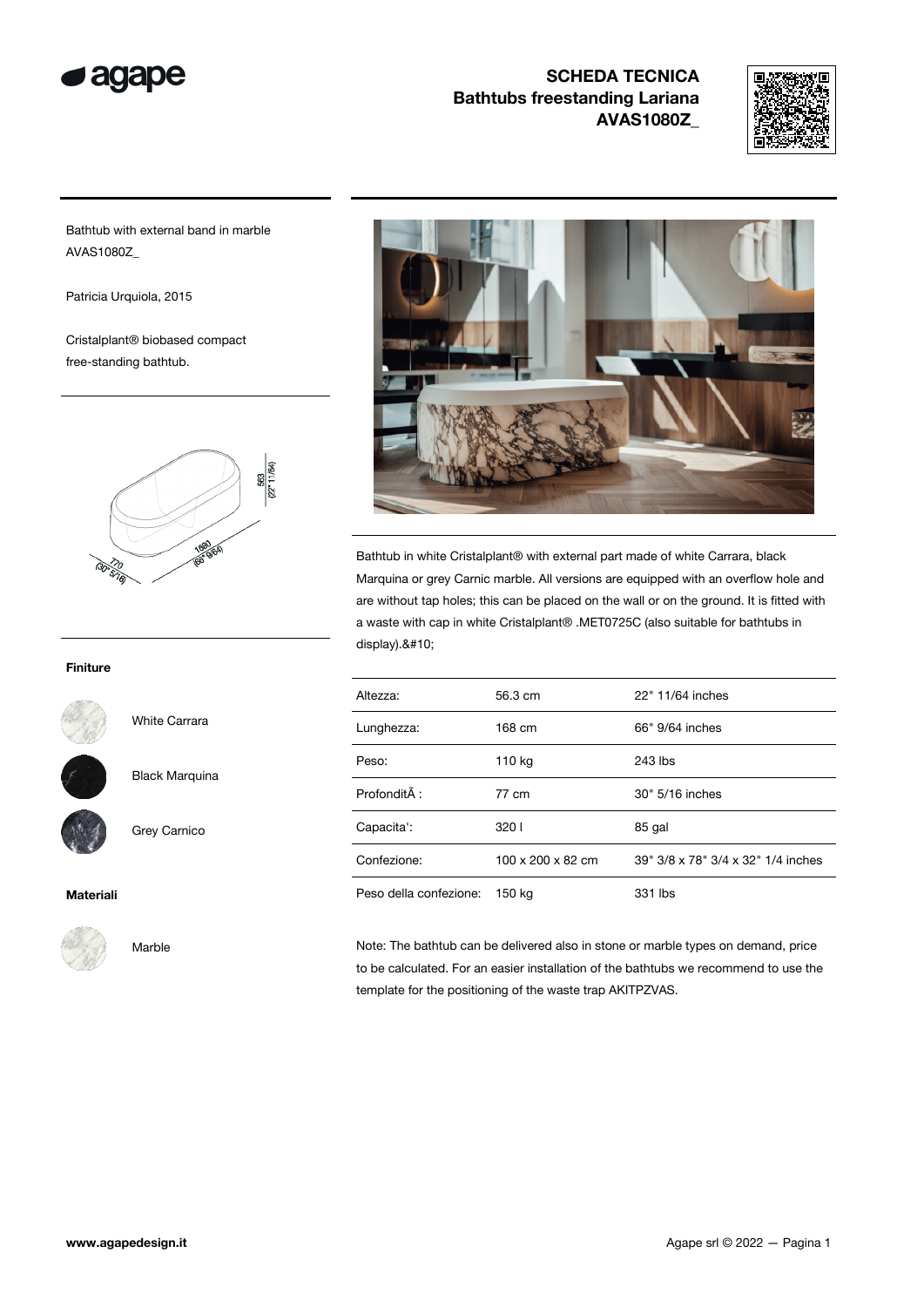



### Dimensioni principali



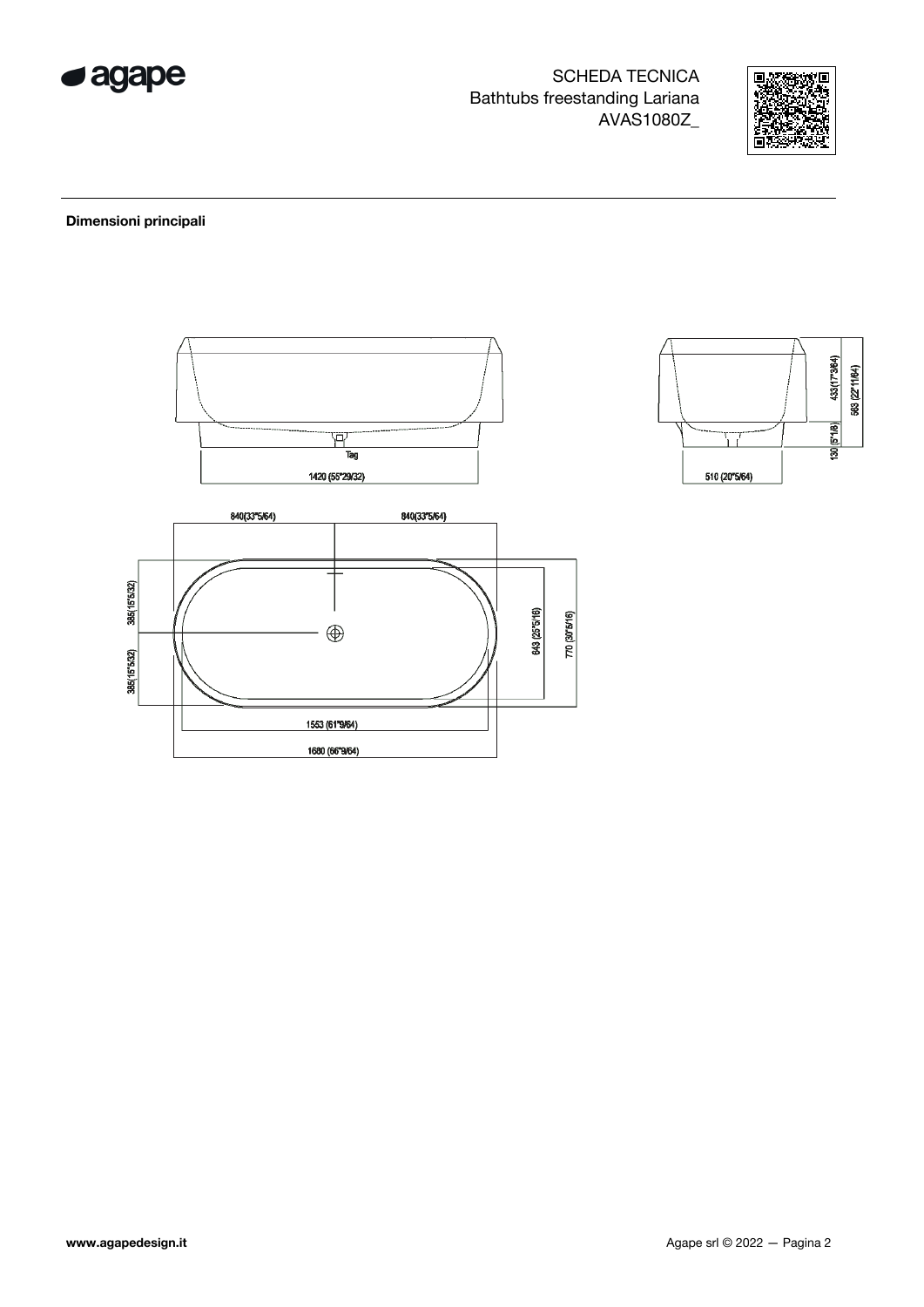



**Dimensions for recess** 

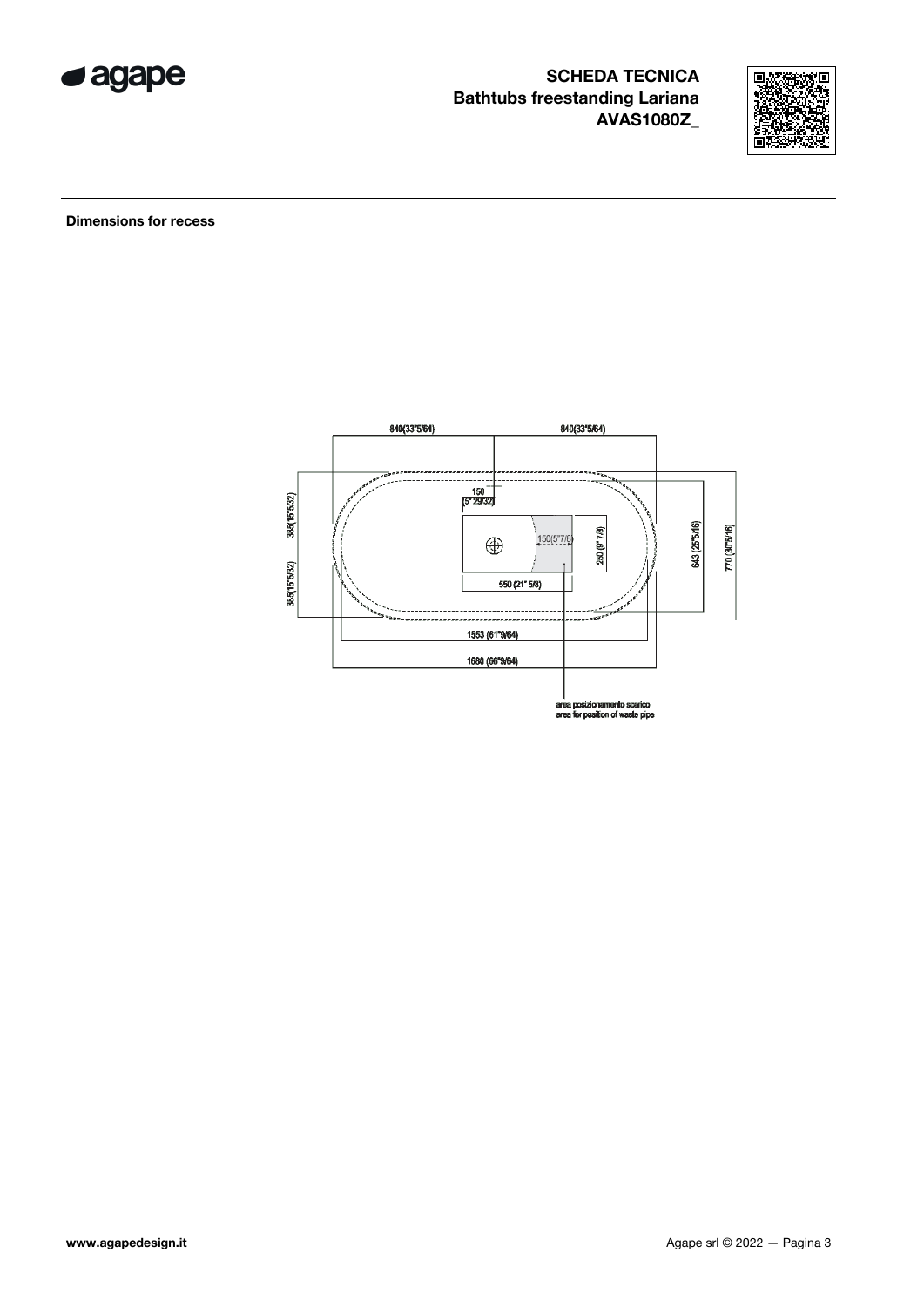



#### Dimension for wall mounted taps



inserasse gruppo / axial distance for tap<br>filo inferiore gruppo / Tap's lower edge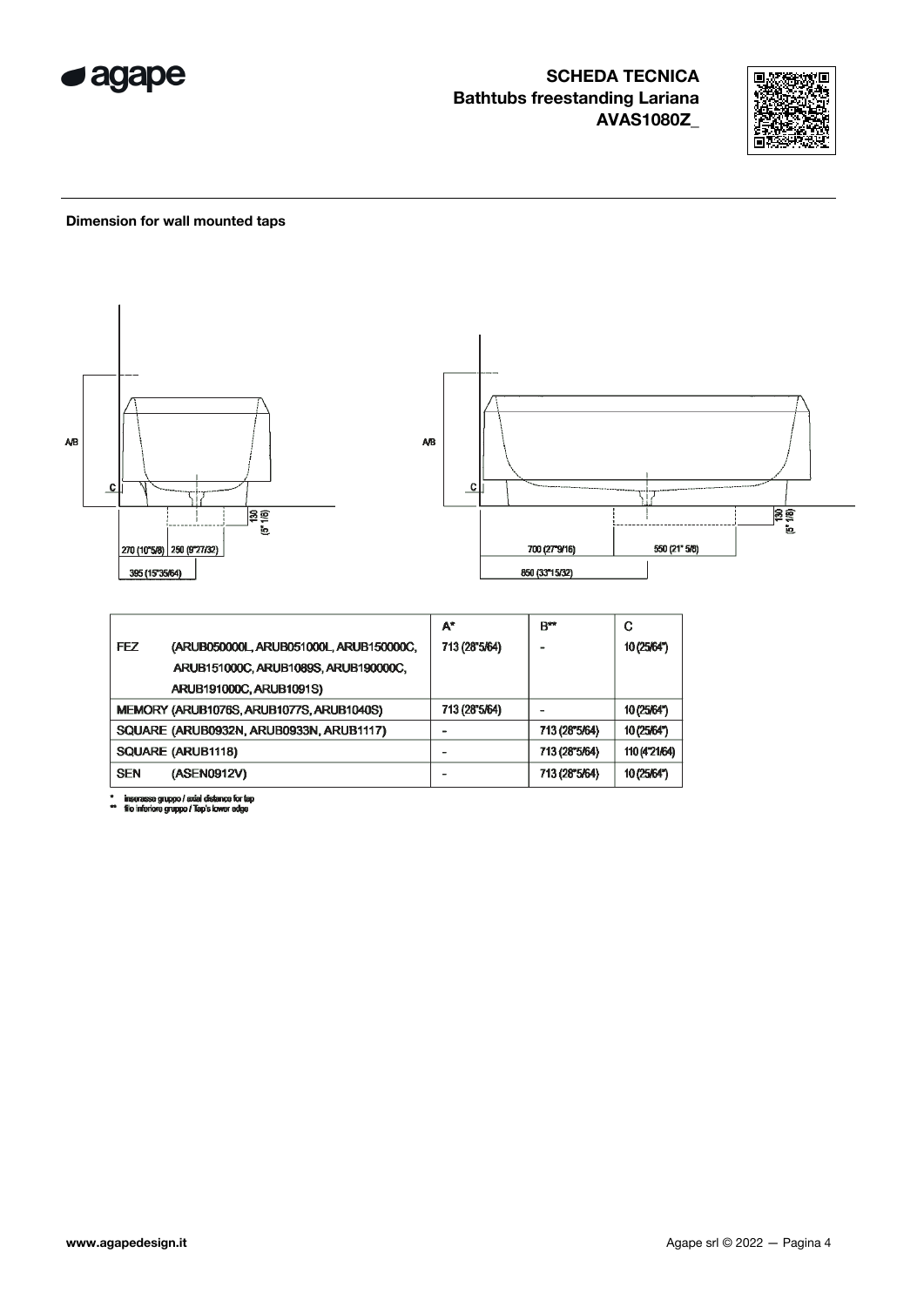



### Dimensions for freestanding spouts



|            |                                       | m          | в           | С                                             | D | Е             |                                                                               |
|------------|---------------------------------------|------------|-------------|-----------------------------------------------|---|---------------|-------------------------------------------------------------------------------|
| <b>FEZ</b> | (ARUB140, ARUB145, ARUB170N)          | 80 (3"1/8) | 165 (6"1/2) |                                               |   |               | $ 425 (16^{n}47/64)  550 (21^{n}21/32)  855 (33^{n}21/32)  1005 (39^{n}9/16)$ |
|            | MEMORY (ARUB1078, ARUB1072, ARUB1033) | 80 (3"1/8) | 165(6"1/2)  |                                               |   |               | 425 (16"47/64)  550 (21"21/32)  855 (33"21/32)  1005 (39"9/16)                |
|            | SQUARE (ARUB0961L, ARUB0934L,         | 80 (3"1/8) | 130(5"1/8)  | 390 (15"23/64)  515 (20"9/32)   820 (32"9/32) |   |               | 970 (38"3/16)                                                                 |
|            | ARUB0935NL, ARUB0936NL,               |            |             |                                               |   |               |                                                                               |
|            | ARUB0952L, ARUB1024N,                 |            |             |                                               |   |               |                                                                               |
|            | <b>ARUB1112, ARUB1115)</b>            |            |             |                                               |   |               |                                                                               |
| <b>SEN</b> | (ASEN0911)                            | 80 (3"1/8) | 130 (5"1/8) | 390 (15"23/64)  515 (20"9/32)                 |   | 820 (32°9/32) | 970 (38"3/16)                                                                 |